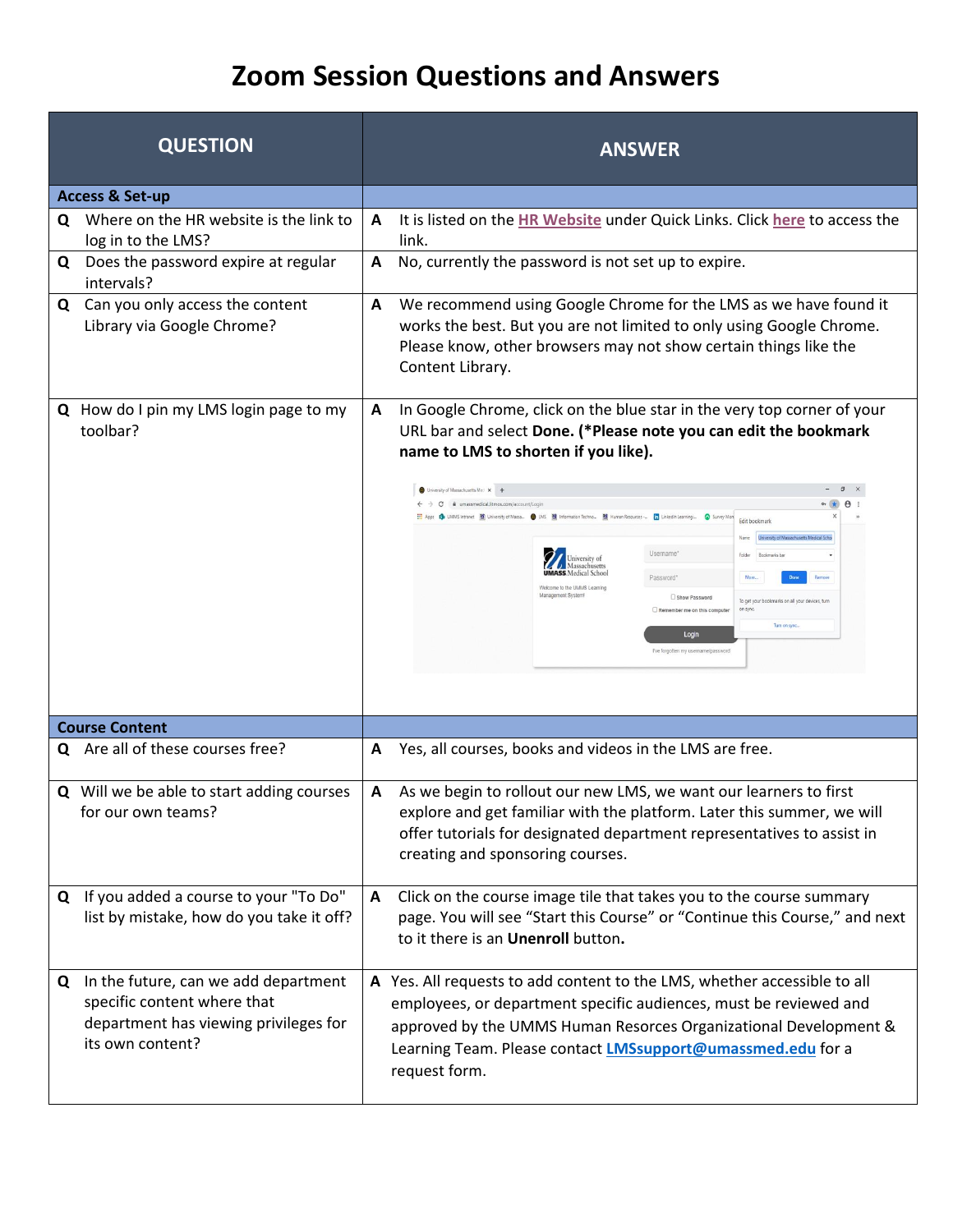|   | <b>QUESTION</b>                                                                                                                                         |              | <b>ANSWER</b>                                                                                                                                                                                                                                                                                                                                                                                                                                   |
|---|---------------------------------------------------------------------------------------------------------------------------------------------------------|--------------|-------------------------------------------------------------------------------------------------------------------------------------------------------------------------------------------------------------------------------------------------------------------------------------------------------------------------------------------------------------------------------------------------------------------------------------------------|
| Q | Are all the books audio books?                                                                                                                          | A            | No, not all books are audio. Within the library, you will find a selection of<br>eBooks, audio books and book summaries. One topic may come in more<br>than one book learning platform. For example, the one topic may be<br>accessed as a book, audio book and book summary. These different book<br>learning platforms are designated in the title of the book. For example:<br>"Better Sentence Writing in 30 Minutes a Day - Book Summary." |
| Q | When and how is a book or<br>course designated as completed?                                                                                            | A            | Books and videos are considered "passive assets." These assets do not<br>register as complete because they do not include a final assessment.<br>A course is considered a 'completed asset' because it includes an<br>assessment. Once you have gone through the entire course and achieve<br>the passing score of 80%, the course will appear as complete.                                                                                     |
|   | Q Do any of the courses or certificate<br>programs require manager approval?<br>Or, are they available to anyone<br>who has an interest in taking them? | A            | All the content in the LMS library is available to you to access. You do not<br>need a manager's approval to use the library. It is important to note that<br>there is a cost associated to take certification exams. However, there is<br>no cost to take the courses that are the prerequisites for the exam. You<br>will need your manager's approval to cover costs for certification exams<br>if you are planning to ask to be reimbursed. |
|   | <b>Q</b> Why is there not any content in my<br>library?                                                                                                 | A            | This could be one of two reasons:<br>1. Make sure after you click on the Content Library tab, you are<br>then clicking on the Courses tab.<br>2. If you still don't see the content after clicking on the courses tab<br>it could be your browser:<br>a. We recommend using Google Chrome.                                                                                                                                                      |
|   | Q If I want to recommend a class to<br>someone, can I send a link?                                                                                      | A            | There is not a link you can send. However, you can copy the course name<br>from LMS and email it to someone as a reference point.                                                                                                                                                                                                                                                                                                               |
|   | Q Are the available topics in our profile<br>limited to our job description only?                                                                       | A            | No, the topics in the LMS Content library are for everyone. You have<br>access to the full library.                                                                                                                                                                                                                                                                                                                                             |
|   | Q Once I complete a course, is there a<br>possibility to add it to my LinkedIn<br>profile?                                                              | A            | You can always edit your LinkedIn Profile to update your professional<br>connections of courses and certifications you have completed. Note:<br>LinkedIn is a platform outside of UMMS and does not link to our LMS.                                                                                                                                                                                                                            |
|   | Q I also saw the Learning path option and<br>I'm not sure if I missed it but when I<br>click on it, it's blank. Is it supposed to<br>be blank?          | $\mathbf{A}$ | It is purposely blank right now and has not been activated. Learning<br>Paths are currently being developed. Look for more information coming<br>in the fall of 2020.                                                                                                                                                                                                                                                                           |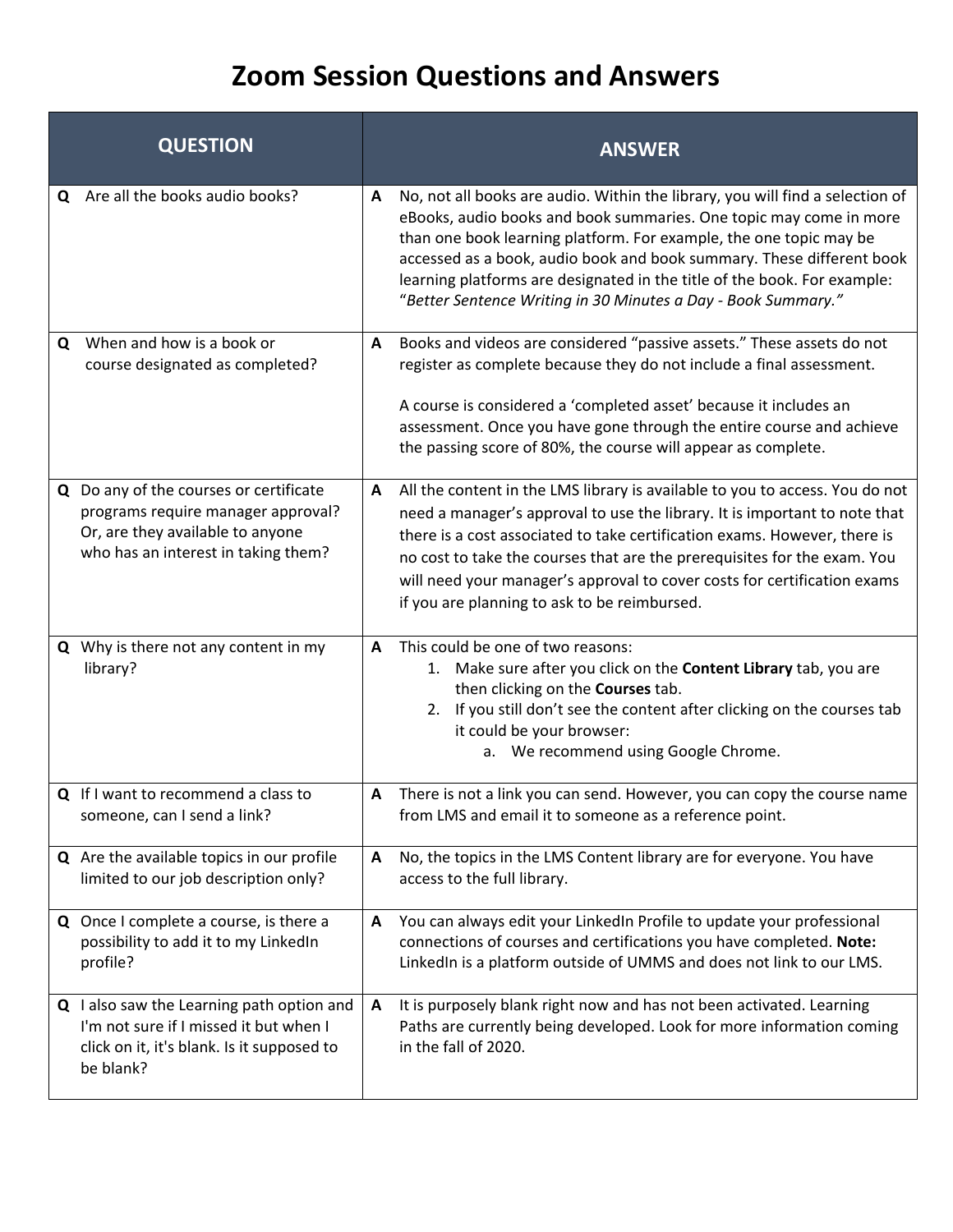| <b>QUESTION</b>                                                                                                                                                                                                                                           |                                                                 | <b>ANSWER</b>                                                                                                                                                                                                                                                                                                                                                                                                                                                                                                                                                                                                                                            |
|-----------------------------------------------------------------------------------------------------------------------------------------------------------------------------------------------------------------------------------------------------------|-----------------------------------------------------------------|----------------------------------------------------------------------------------------------------------------------------------------------------------------------------------------------------------------------------------------------------------------------------------------------------------------------------------------------------------------------------------------------------------------------------------------------------------------------------------------------------------------------------------------------------------------------------------------------------------------------------------------------------------|
| <b>Q</b> Can the courses or books be<br>transferred to your tablet?                                                                                                                                                                                       |                                                                 | We have different versions of books (online textbook, audio and<br>summaries). The audio books are MP4's so you can download those.<br>Courses cannot be downloaded. However, we have provided<br>instructions for you to login to the LMS on your tablet so you can access<br>the LMS on your tablet including the complete LMS library. To learn how<br>to download the app onto your tablet, click here.                                                                                                                                                                                                                                              |
| Q In the "To Do" section on the Learner<br>Dashboard, are these mandatory<br>courses assigned by UMMS (Human<br>Resources, IT, Office of Management,<br>your manager, etc.) or are these<br>voluntary courses that you have<br>selected from the library? | the Learner Dashboard.                                          | When you access courses within the LMS library, they will appear in your<br>"To Do" on the Learner Dashboard. The courses you initiate on your own<br>are voluntary. You will receive an email letting you know of the required<br>assignment of a mandatory course and the due date. Compliance<br>courses fall under the category of 'mandatory.'<br>Additionally, UMMS leaders may select featured courses for all<br>employees that will fall under the category of 'mandatory.' Again, you<br>will receive an email detailing the assignment and the due date required<br>to complete. These assignments will also appear in the 'To Do' section on |
| Q Can we save a course to take at a later<br>more convenient time?                                                                                                                                                                                        |                                                                 | Yes, courses will bookmark so you can go back into them later.                                                                                                                                                                                                                                                                                                                                                                                                                                                                                                                                                                                           |
| When can I use the LMS library?<br>Q                                                                                                                                                                                                                      | discuss with your manager.                                      | You can use the LMS library anytime and anywhere. However, if you are<br>taking time during your work schedule to complete courses, please                                                                                                                                                                                                                                                                                                                                                                                                                                                                                                               |
| Can you print transcripts of a course?<br>Q                                                                                                                                                                                                               | you can save as a PDF.<br>Topic Transcript<br>Course Transcript | Yes, if you go to the bottom tool bar of the course, click on the left icon<br>that looks like a note page. You can open and download the Topic<br>Transcript or the Course Transcript. To print, right click on the page and<br>select Print. It will automatically be set up for you to print as a PDF or                                                                                                                                                                                                                                                                                                                                              |
|                                                                                                                                                                                                                                                           |                                                                 | <b>44</b> Previous Topic<br>4 Back<br>$1$ of $1$<br>Next Topic<br>19 20 20 32<br>Next                                                                                                                                                                                                                                                                                                                                                                                                                                                                                                                                                                    |